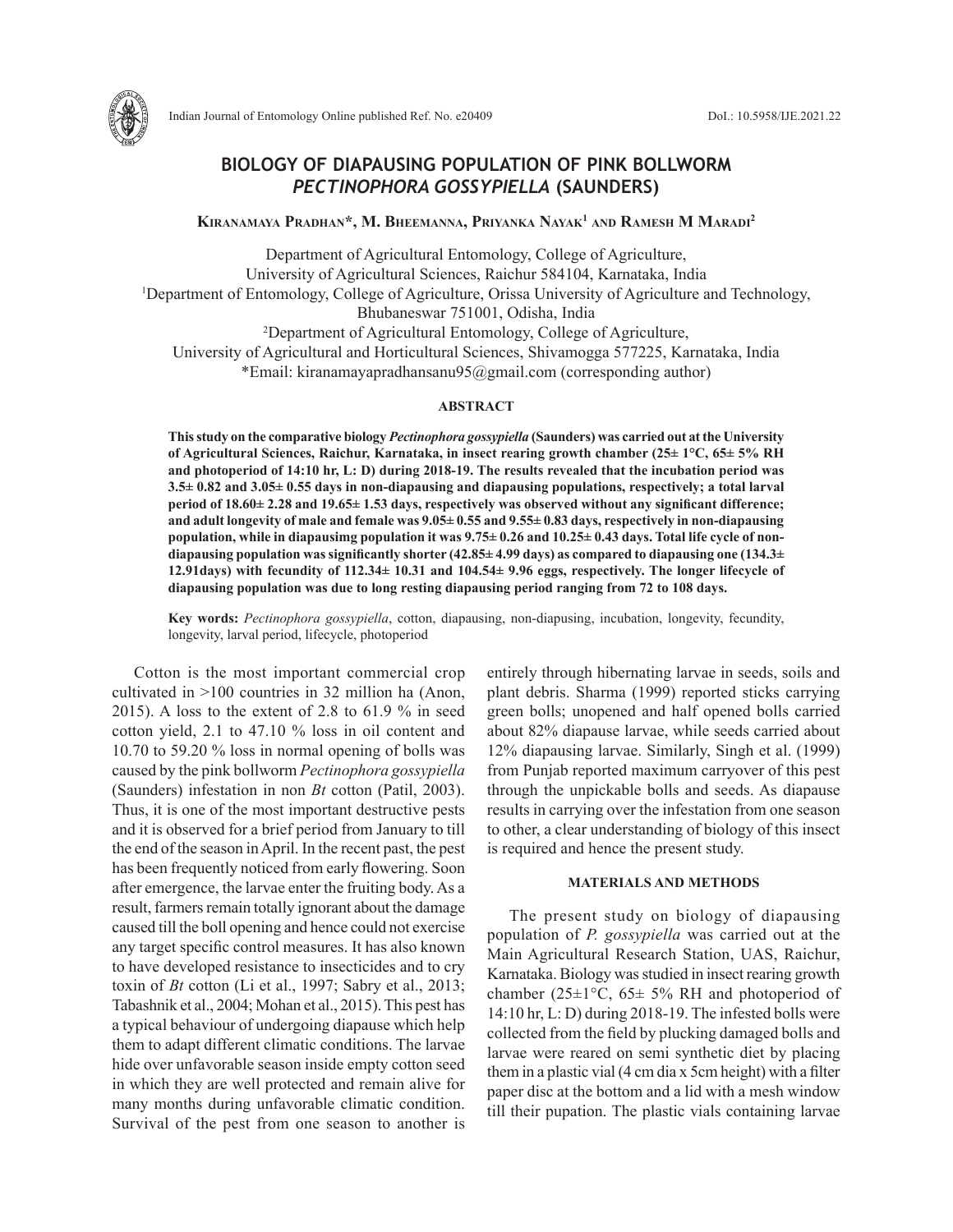collected were then placed in walk in growth chamber with proper labeling (date and place of collection). Male and female larvae were sexed by observing the presence of testis at 8<sup>th</sup> abdominal segment of male larvae that are visible outside as black dots which is absent in female larvae. After pupation pupae were sexed based on pupal characters i.e., position of genital and anal openings wherein, the genital anal pores are situated mid-ventrally on the 9th and 10<sup>th</sup>, 8th and 10<sup>th</sup> abdominal segments in males and females, respectively. The distance between the genital pore and anal pore affords a good character for the separation of the sexes. In case of female this distance is more than double as compared to male (Dhara Jothi et al., 2010). Such sexed pupae were kept in emergence cages (45×45×60cm) for adult eclosion.

Newly emerged larvae were reared following Sapna et al. (2014), and during rearing the larvae which completed their lifecycle without a resting phase (diapause period) were considered as non-diapausing in contrast to that the larvae which were having a diapause stage. The comparative biology of these diapausing and non-diapausing populations collected were then studied separately in walk in growth chamber at  $25^{\circ}C$ ,  $65\pm 5\%$  RH and photoperiod of 14:10 hr (light: dark) respectively. Observations on the biological stages included- To assess the total number of eggs laid by an individual female, fresh non Bt cotton twig dipped in a vial (4cm dia x 5cm height) of sucrose solution (10%) and ten pairs of adults were released and the twig was observed daily for number of eggs laid. The incubation period was studied by counting the duration between egg laid and the emergence of first instar larva. The newly hatched neonate larvae were transferred to an Eppendorf tube (1.5 ml) containing cotton seed diet and the duration of hatching to pre-pupation was recorded as larval period. The duration of individual instars was recorded by observing the casted skin under microscope. At the later stage of development, the 4th instar larvae spin a tough thick walled, closely woven, spherical cell referred as 'hibernaculum' with no exit hole. The duration between the development of hibernaculum to the pupae formation was recorded as the larval diapause period. Time from pre-pupation to adult eclosion was recorded as pupal period. The newly emerged moths in the cage were given 10% honey solution as food and duration from emergence till their death was recorded as adult longevity. The duration between the release of mating pairs into the mating cage and the oviposition of first egg was recorded as preoviposition period. The duration between the oviposition of first egg to the

oviposition of last egg was considered as oviposition period. Statistical analysis with t- test (p=0.05) was used to evaluate the comparative biology between diapausin and non-diapausing populations.

# **RESULTS AND DISCUSSION**

Comparative biology of diapausing and nondiapausing populations revealed that the eggs are white when laid but turned yellowish and finally orange red before hatching; and were flattened oval, sculptured with longitudinal lines; which were laid in axils of petioles, underside of young leaves, under old leaves at the junction of veins or on squares and flowers; incubation period ranged from  $3.5\pm0.82$  and  $3.05\pm0.55$ days in non-diapausing and diapausing populations, respectively which did not differ significantly (Table 1); thus incubation period did not vary; an incubation period of 3.68± 0.09 days at 25°C had been reported (Cacayorin et al., 1992), in India and it was 4 days at  $27^{\circ}$ C (Shah et al., 2013). The egg period was  $4.9\pm$ 0.99 days on artificial cotton seed diet (Zinzuvadiya et al*.* (2017). Syed and Rahman (1960) reported this as 7.37 days. At lower temperature the incubation period is generally higher, Sapna et al. (2014) reported it as 3.77, 3.2 and 1.95 days at  $25 \pm 10$ ,  $30 \pm 10$  and  $35 \pm 10$ 10°C, respectively. The total larval period varied from  $17.70\pm 2.44$  and  $18.60\pm 2.28$  days, respectively in nondiapausing vs diapausing ones; and in male and female, respectively it was  $18.35 \pm 1.75$  and  $19.65 \pm 1.53$  days, without any significant difference (Table 1). Total larval period ranged from 15 to 21 and 15 to 23 days in male and female, as observed by Zinzuvadiya et al*.* (2017); Jothi et al*.* (2015) observed this as 25.10± 0.994 days, and Sapna et al. (2014) as  $23.15 \pm 3.23$  days at  $25^{\circ}$ C;  $11 \pm 1.5$ 0.64 days observed by Cacayorin et al*.* (1992) might be due to natural diet differences.

Prepupa was constructed at the base of plastic vial with a white thin cocoon layer rest on it, whereas, diapause larvae constructed a "hibernaculum" similar to that of prepupa but the cocoon layer slightly thicker; prepupal period was  $2.75 \pm 0.34$  days in non-diapausing ones and a prolonged  $93.2 \pm 10.16$  days with diapausing ones (Table 1). Zinzuvadiya et al*.* (2017) observed this as  $1.60 \pm 0.52$  and  $1.65 \pm 0.49$  days in male and female, respectively; and Sapna et al.  $(2014)$  as  $1.95 \pm 0.51$ days at  $25^{\circ}$ C. The period of diapause was 93.2 days, and Khalifa et al*.* (1975) observed this to be 42- 184 days; it was 60- 116 days by Suresh et al*.* (2001); Awaknavar (1976) as 56- 120 days; Noble (1969) observed this as 2.5 years; and Ballou (1919) as 33 months under Washington condition. Adults did not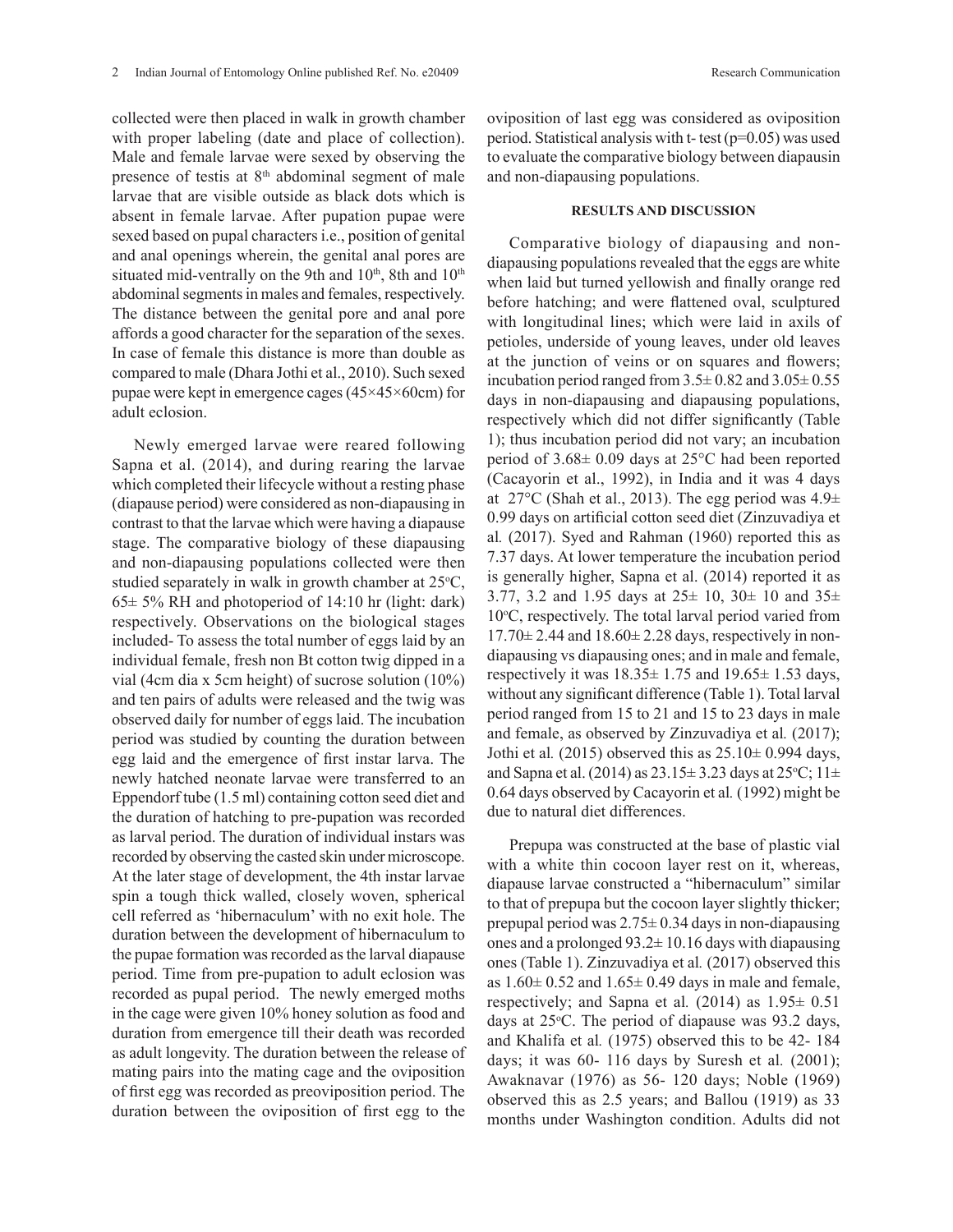| Population                   | Non-diapausing     |               | Diapausing        |              |              |
|------------------------------|--------------------|---------------|-------------------|--------------|--------------|
| <b>Biological parameters</b> | $Mean \pm SD$      | Range         | $Mean \pm SD$     | Range        | t-Test       |
|                              |                    |               |                   |              | $(P_{0.05})$ |
| Egg incubation period (days) | $3.5 \pm 0.82$     | $2.0 - 4.5$   | $3.05 \pm 0.55$   | $2.5 - 4.0$  | 0.08         |
|                              |                    |               |                   |              | (NS)         |
| Larval stages (days)         |                    |               |                   |              |              |
| I instar                     | $2.55 \pm 0.44$    | $2.0 - 3.0$   | $3.15 \pm 0.52$   | $2.5 - 3.5$  |              |
| II instar                    | $4.75 \pm 0.59$    | $4.0 - 5.5$   | $4.70 \pm 0.25$   | $4.5 - 5.0$  |              |
| III instar                   | $4.65 \pm 0.78$    | $4.5 - 5.5$   | $4.95 \pm 0.43$   | $4.5 - 5.5$  |              |
| IV instar (days)             |                    |               |                   |              |              |
| Male                         | $5.75 \pm 0.63$    | $5.0 - 6.5$   | $5.55 \pm 0.55$   | $5.5 - 6.5$  |              |
| Female                       | $6.65 \pm 0.47$    | $6.0 - 7.5$   | $6.85 \pm 0.33$   | $6.5 - 7.5$  |              |
| Total larval period (days)   |                    |               |                   |              |              |
| Male                         | $17.70 \pm 2.44$   | $15.5 - 20.5$ | $18.35 \pm 1.75$  | $17 - 20.5$  | 0.21         |
| Female                       | $18.60 \pm 2.28$   | $16.5 - 21.5$ | $19.65 \pm 1.53$  | 18-21.5      | (NS)         |
| Pre-pupal period             | $2.75 \pm 0.34$    | $1.5 - 3.5$   | NA.               |              | NA           |
| Diapause period              | NA                 |               | $93.2 \pm 10.16$  | 72-108       | NA           |
| Pupal period (days)          |                    |               |                   |              |              |
| Male                         | $8.25 \pm 0.54$    | $7.5 - 9.0$   | $8.05 \pm 0.55$   | $7.0 - 8.5$  | 0.11         |
| Female                       | $8.45 \pm 0.72$    | $7.5 - 9.5$   | $8.15 \pm 0.24$   | $8.0 - 8.5$  | (NS)         |
| Preoviposition period        | $7.75 \pm 0.54$    | $7.0 - 8.5$   | $8.85 \pm 0.41$   | $8.5 - 9.5$  | $0.002*$     |
|                              |                    |               |                   |              | (S)          |
| Oviposition Period           | $2.05 \pm 0.36$    | $1.5 - 2.5$   | $2.25 \pm 0.26$   | $2.0 - 2.5$  | 0.09         |
|                              |                    |               |                   |              | (NS)         |
| Fecundity                    | $112.34 \pm 10.31$ | 95-165        | $104.54 \pm 9.96$ | 85-125       | $0.04*$      |
|                              |                    |               |                   |              | (S)          |
| Adult longevity (days)       |                    |               |                   |              |              |
| Male                         | $9.05 \pm 0.55$    | $8.5 - 10.0$  | $9.75 \pm 0.26$   | $8.5 - 10$   | 0.06         |
|                              |                    |               |                   |              | (NS)         |
| Female                       | $9.55 \pm 0.83$    | $8.5 - 10.5$  | $10.25 \pm 0.43$  | $8.5 - 10.5$ | $0.029*$     |
|                              |                    |               |                   |              | (S)          |
| Total Life cycle             | $42.85 \pm 4.99$   | $35 - 45$     | $134.3 \pm 12.91$ | 109-148.5    | $0.006*$     |
|                              |                    |               |                   |              | (S)          |

Table 1. Biology of diapausing and non-diapausing populations of *P. gossypiella*

\*Significance difference (t-test, p=0.05)

reveal any difference in the diapausing populations, but the longevity of male was  $9.05 \pm 0.55$  and  $9.75 \pm 0.26$ days, respectively in non-diapausing and diapausing ones without any significant difference; in female it was  $9.55\pm0.83$  and  $10.25\pm0.43$  days, respectively. Sapna et al. (2014) in Raichur reported that the longevity of male and female as 9 and 9.5 days, respectively; Cacayorin et al.  $(1992)$  observed this as  $11.70 \pm 0.48$  days when reared on cotton seed diet; Sarwar (2017) showed this as 56 and 20 days, respectively. The preoviposition period was  $7.75\pm 0.54$  and  $8.85\pm 0.41$  days in non-diapausing and diapausing ones revealing significant differences; Sapna et al*.* (2014) observed this as 8 to 10 days, and Zinzuvadiya et al.  $(2017)$  as  $8.00 \pm 1.54$  days. The number of eggs laid was 112.34± 10.31 (non-diapause) and significantly higher than that of diapause (104.54 $\pm$ 9.96) (Table 1). Zinzuvadiya et al*.* (2017) reported fecundity of 110.6 eggs, Adkinson et al*.* (1960) as 98.1- 312.2 based on diet. Total lifecycle of non-diapausing population was significantly shorter (42.85±4.99 days)

compared to diapausing ones (134.3±12.91 days) (Table 1). Umer et al*.* (2019) observed this in non-diapausing population as 35 to 45 days and it was 52.31 days as shown by Sapna et al*.* (2014).

# **ACKNOWLEDGEMENTS**

The first author acknowledges the Indian Council of Agricultural Research (ICAR), India, for providing financial assistance in the form of research fellowship during M Sc degree.

#### **REFERENCES**

- Adkinson P L, Vanderzant E S, Bull D L, Allison W E. 1960. A wheat germ medium for rearing the pink bollworm. Journal of Economic Entomology 53(2): 759-762.
- Anonymous. 2015. Wily pink bollworm survives Monsanto's Bollgard II, The Hindu*,* January 23.
- Awaknavar J S. 1976. Bionomics of the cotton pink bollworm, *Pectinophora gossypiella* (Saunders) (Lepidoptera: Gelechiidae) and cotton varietal reaction to it. M Sc (Agri) Thesis, University of Agricultural Sciences, Bangalore. 121 pp.